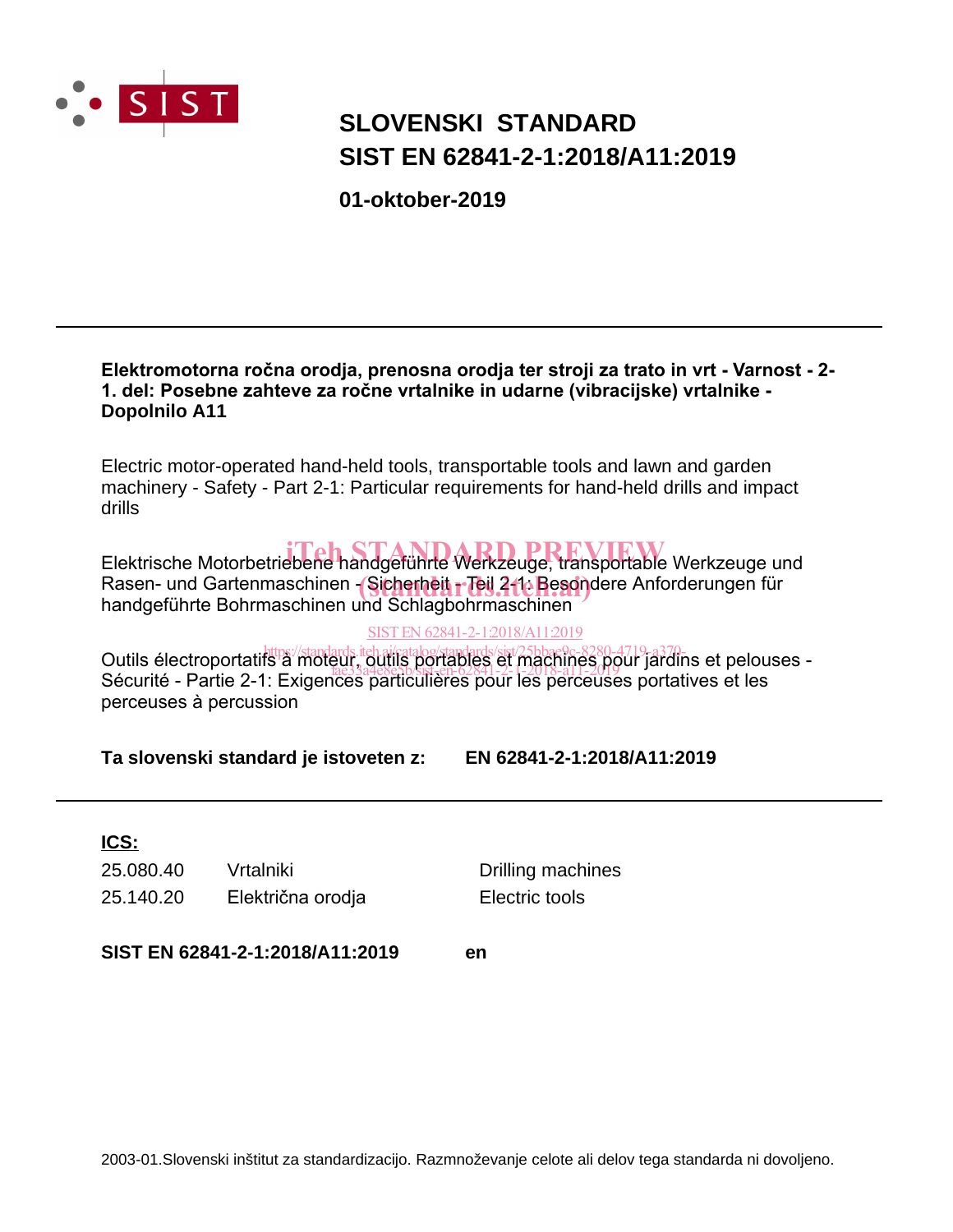**SIST EN 62841-2-1:2018/A11:2019**

# iTeh STANDARD PREVIEW (standards.iteh.ai)

SIST EN 62841-2-1:2018/A11:2019 https://standards.iteh.ai/catalog/standards/sist/25bbae9c-8280-4719-a370 fae33a4e8e5b/sist-en-62841-2-1-2018-a11-2019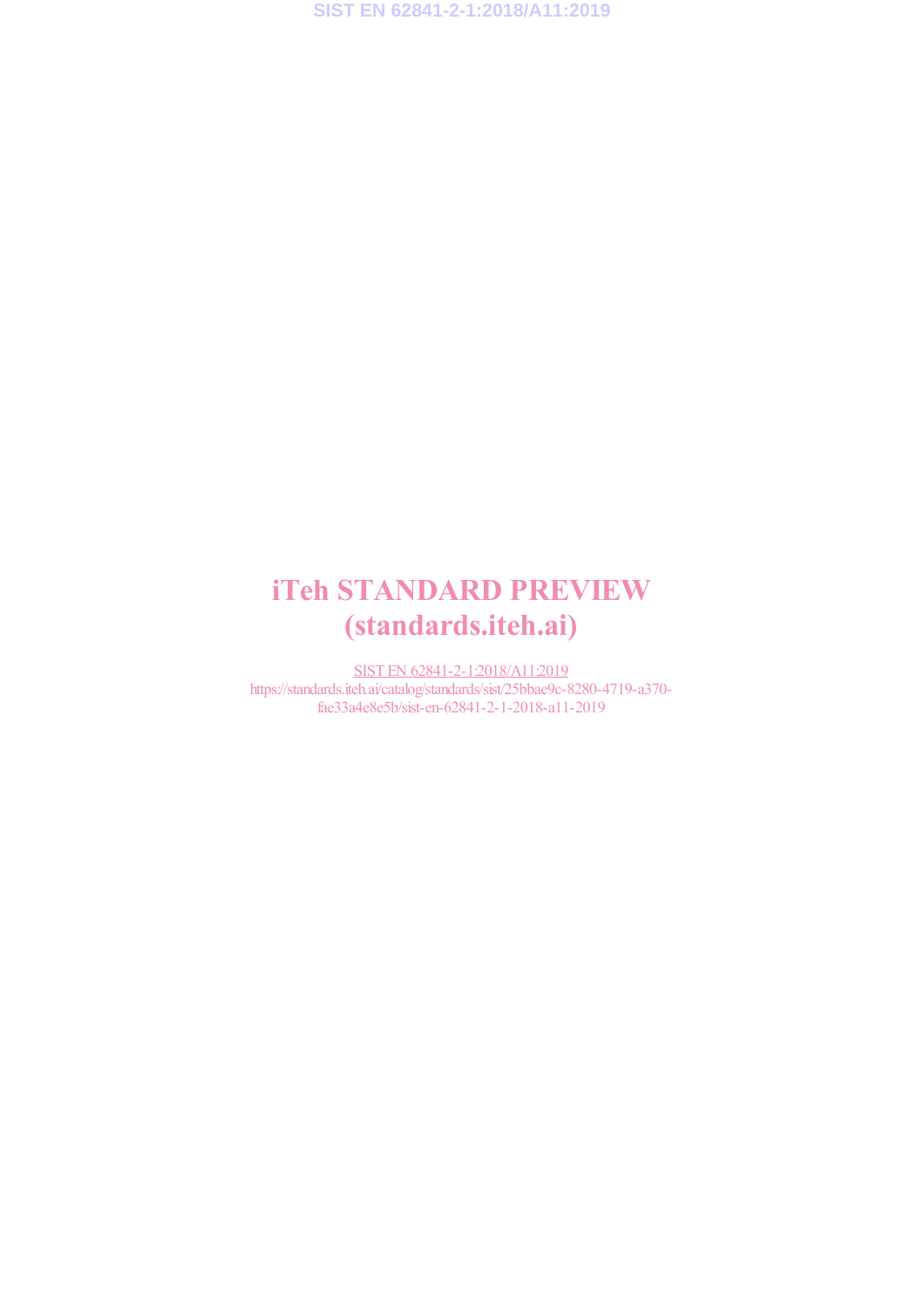# EUROPEAN STANDARD NORME EUROPÉENNE EUROPÄISCHE NORM

# **EN 62841-2-1:2018/A11**

August 2019

ICS 25.140.20

English Version

### Electric motor-operated hand-held tools, transportable tools and lawn and garden machinery - Safety - Part 2-1: Particular requirements for hand-held drills and impact drills

Outils électroportatifs à moteur, outils portables et machines pour jardins et pelouses - Sécurité - Partie 2-1: Exigences particulières pour les perceuses portatives et les perceuses à percussion

Elektrische Motorbetriebene handgeführte Werkzeuge, transportable Werkzeuge und Rasen- und Gartenmaschinen - Sicherheit - Teil 2-1: Besondere Anforderungen für handgeführte Bohrmaschinen und **Schlagbohrmaschinen** 

This amendment A11 modifies the European Standard EN 62841-2-1:2018; it was approved by CENELEC on 2019-05-13. CENELEC members are bound to comply with the CEN/CENELEC Internal Regulations which stipulate the conditions for giving this amendment the status of a national standard without any alteration.

Up-to-date lists and bibliographical references concerning such national standards may be obtained on application to the CEN-CENELEC<br>Management Centre or to any CENELEC member. Management Centre or to any CENELEC member.

This amendment exists in three official versions (English, French, German). A version in any other language made by translation under the China and position of a CENEL EC member into its own language and potified to the CE responsibility of a CENELEC member into its own language and notified to the CEN-CENELEC Management Centre has the same status as the official versions.

CENELEC members are the national electrotechnical committees of Austria, Belgium, Bulgaria, Croatia, Cyprus, the Czech Republic, University of the finance of the finance of the beat of the committee of the catalogy of the catalogy of the catalogy and the catalogy of the catalogy of the catalogy of the catalogy of the catalogy of the catalogy of the Netherlands, Norway, Poland, Portug<u>al, Republic of North Macedonia</u>, Romania, Ser<u>b</u>ia, Slovakia, Slovenia, Spain, Sweden, Switzerland,<br>T Turkey and the United Kingdom.



European Committee for Electrotechnical Standardization Comité Européen de Normalisation Electrotechnique Europäisches Komitee für Elektrotechnische Normung

**CEN-CENELEC Management Centre: Rue de la Science 23, B-1040 Brussels**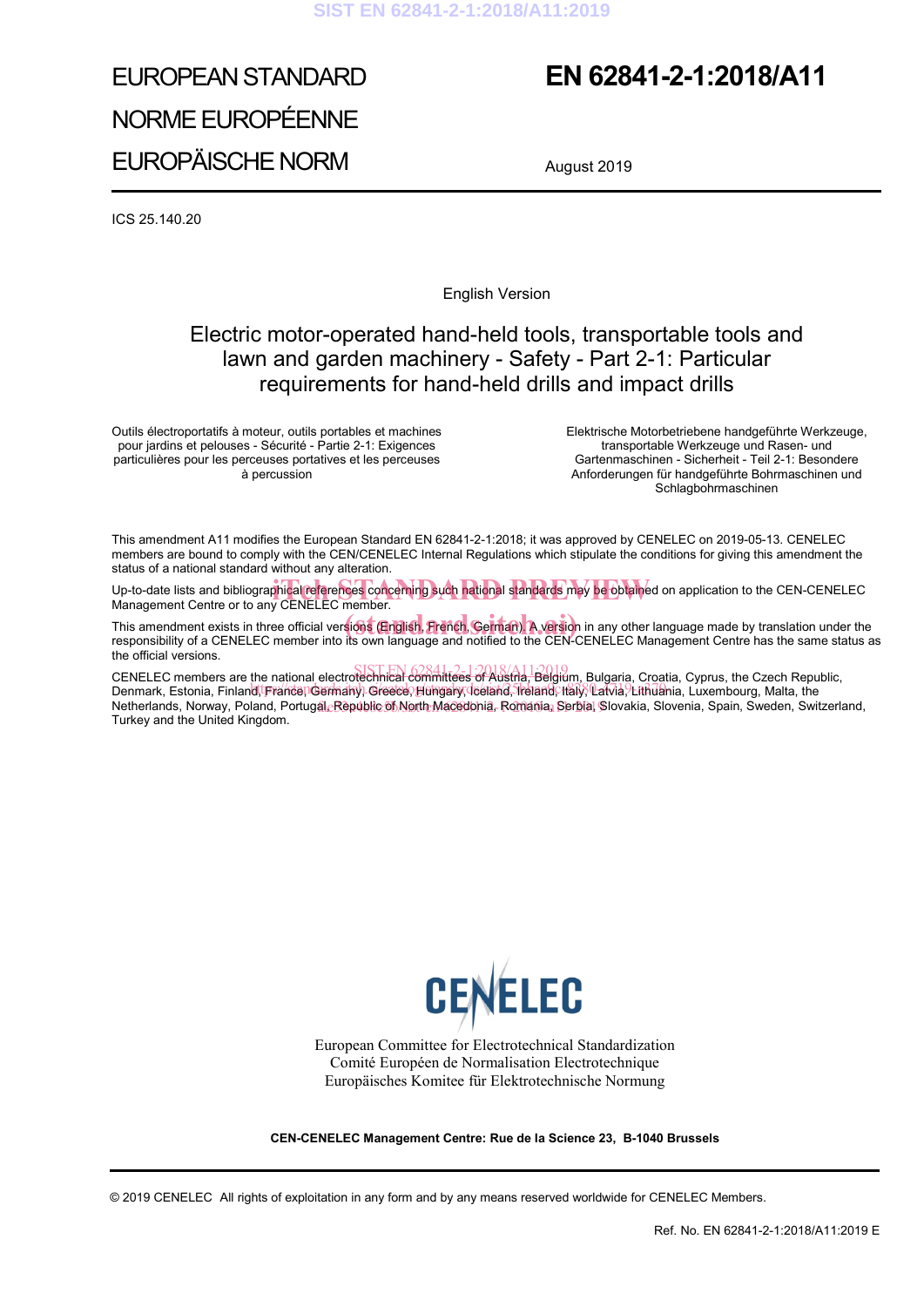#### **EN 62841-2-1:2018/A11:2019 (E)**

### **European foreword**

This document (EN 62841-2-1:2018/A11:2019) has been prepared by CLC/TC 116 "Safety of motoroperated electric tools".

The following dates are fixed:

have to be withdrawn

| $\bullet$ | latest date by which this document has<br>to be implemented at national level by<br>publication of an identical national<br>standard or by endorsement | (dop) | 2020-05-13       |
|-----------|--------------------------------------------------------------------------------------------------------------------------------------------------------|-------|------------------|
| $\bullet$ | latest date by which the national<br>standards conflicting with this document                                                                          | (dow) | $2023 - 05 - 13$ |

This amendment was developed to correct the operating conditions during the noise test for hand-held diamond core drills, since the noise at no-load does not properly represent the noise emission of diamond core drills. Moreover, a detailed Annex ZZ has been provided.

Attention is drawn to the possibility that some of the elements of this document may be the subject of patent rights. CENELEC shall not be held responsible for identifying any or all such patent rights.

This document has been prepared under a mandate given to CENELEC by the European Commission and the European Free Trade Association, and supports essential requirements of EU Directive(s).

For the relationship with EU Directive(s) see informative Annex ZZ, which is an integral part of this document. SIST EN 62841-2-1:2018/A11:2019

https://standards.iteh.ai/catalog/standards/sist/25bbae9c-8280-4719-a370-

In this European Standard the following print types are used. 18-a11-2019

- requirements proper: in roman type;
- *— test specifications: in italic type;*
- explanatory matter: in smaller roman type.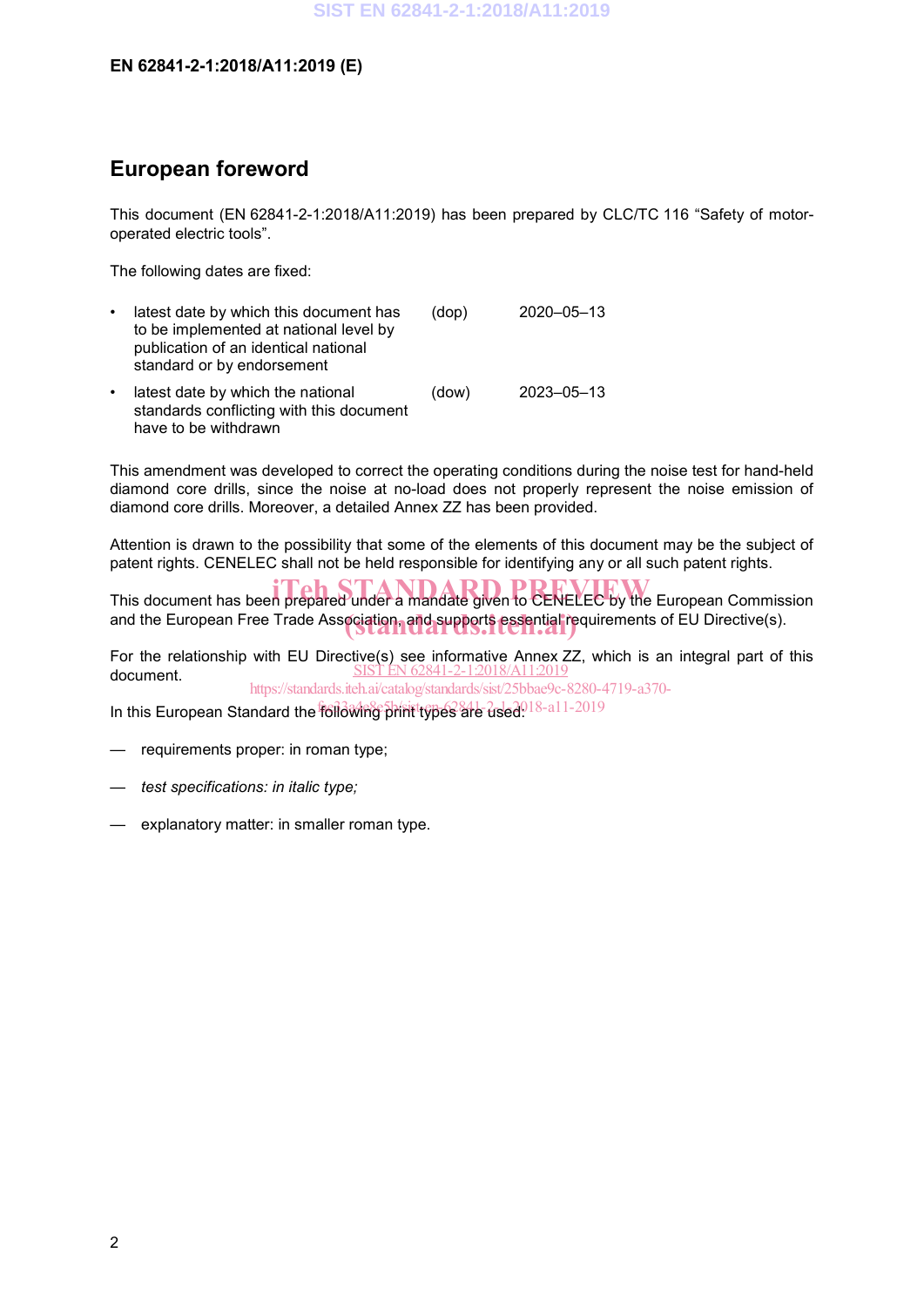### **1 Modifications to Annex I, "Measurement of noise and vibration emissions"**

*Replace the existing first three paragraphs of I.2.5 as follows:*

#### **"I.2.5 Operating conditions**

*Addition:*

Drills, except diamond core drills, are tested at no-load without any accessory mounted, all speed setting devices adjusted to the highest value.

NOTE 101 Experimental investigations have shown that the noise emission values of drills, except diamond core drills, at no-load and under load are very similar. For reasons of simplification, the noise emission is therefore measured at no-load.

For impact drills, the speed setting shall be that recommended by the manufacturer for an 8 mm bit for drilling into concrete.

Impact drills are tested under load as shown in Figure I.101 and in accordance with the conditions shown in Tables I.101 and I.102.

Diamond core drills are tested under load and in accordance with the conditions shown in Table I.106."

*Replace the title of Table I.106 with the following:*

**"Table I.106 — Test conditions for diamond core drills"** iTeh STANDARD PREVIEW

2 Modification to Annex 22,<sup>t.</sup> Relationship between this European Standard **and the essential requirements of Directive 2006/42/EC [2006 OJ L157] aimed to be covered"** SIST EN 62841-2-1:2018/A11:2019

Replace the existing Annex ZZawith the following 62841-2-1-2018-a11-2019 https://standards.iteh.ai/catalog/standards/sist/25bbae9c-8280-4719-a370-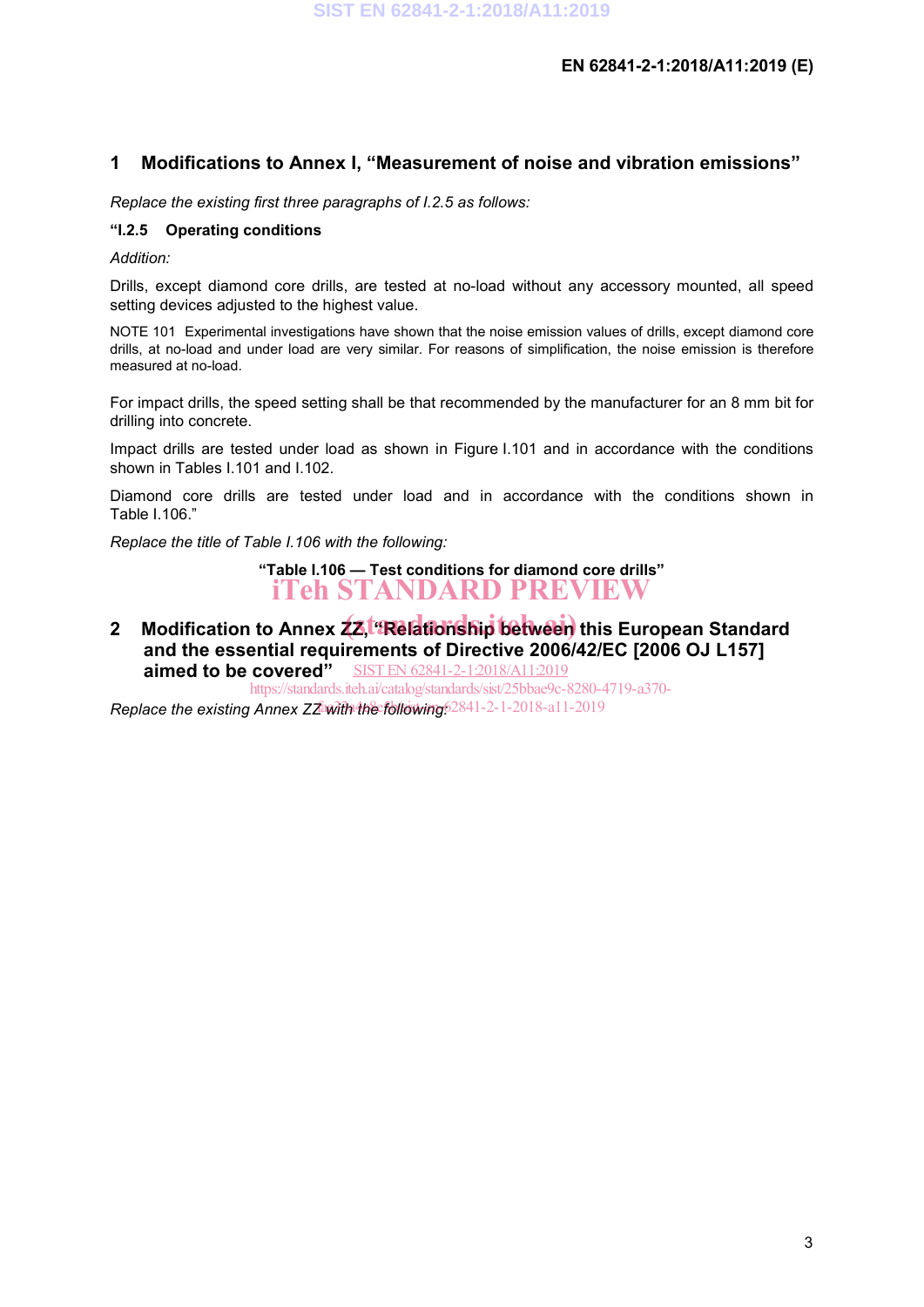# **"Annex ZZ**

## (informative)

### **Relationship between this European Standard and the essential requirements of Directive 2006/42/EC [2006 OJ L157] aimed to be covered**

This European Standard has been prepared under a Commission's standardization request M/396 to provide one voluntary means of conforming to essential requirements of Directive 2006/42/EC of the European Parliament and of the Council of 17 May 2006 on machinery, and amending Directive 95/16/EC.

Once this standard is cited in the Official Journal of the European Union under that Directive, compliance with the normative clauses of this standard given in Table ZZ.1 confers, within the limits of the scope of this standard, a presumption of conformity with the corresponding essential requirements of that Directive, and associated EFTA regulations.

| <b>The relevant Essential</b>                                | Clause(s) / subclause(s)                                                                                                                                | <b>Remarks / Notes:</b> |
|--------------------------------------------------------------|---------------------------------------------------------------------------------------------------------------------------------------------------------|-------------------------|
| Requirements of en<br>Directive 2006/42/EC                   | of this EN                                                                                                                                              |                         |
| <b>Clause numbers of Annex I</b>                             | <i>(standards.iteh.ai)</i>                                                                                                                              |                         |
| 1.1.2<br>S<br>(Principles of safety integration)             | $7.4$ KHz $4$ 1-2-1:2018/A11:2019<br>$\cosh\omega/\sin\theta$ and $\sinh\omega$ and $\sinh\omega$ and $\sinh\omega$ and $\sinh\omega$ and $\sinh\omega$ |                         |
| 1.1.3<br>(Materials and products)                            | fae33a4e855655t52h65264152422018-a11-2019                                                                                                               |                         |
| 1.1.5<br>(Design of machinery to facilitate its<br>handling) | 19.4, 19.102, K/L.19.102                                                                                                                                |                         |
| 1.1.6<br>(Ergonomics)                                        | 21.18.1<br>5.<br>19.5.<br>19.102,<br>K/L.5<br>K/L.19.102, L.21                                                                                          |                         |
| 1.2.1<br>(Safety and reliability of control systems)         | 5, 18.6, 18.8, 23.1.6, 23.1.10, 23.1.11,<br>$K/L.5$ ,<br>23.3.<br>K.18.6<br>K/L.18.8<br>K/L.23.1.10, K.23.1.201, L.18                                   |                         |
| 1.2.2<br>(Control devices)                                   | 5, 8.5, 8.9, 8.10, 8.11, 21.2, 21.4, 21.17,<br>21.18, K/L.5, K.21.17.1.2, L.21                                                                          |                         |
| 1.2.3<br>(Starting)                                          | 5, 21.17, K/L.5, K.21.17.1.2, L.21                                                                                                                      |                         |
| 1.2.4.1<br>(Normal stop)                                     | 5, 21.17, K/L.5, K.21.17.1.2, L.21                                                                                                                      |                         |
| 1.2.6<br>(Failure of the power supply)                       | 5, 21.18.1.Z1, 23.3, K/L.5, L.21                                                                                                                        |                         |
| 1.3.2<br>(Risk of break-up during operation)                 | 5, 8.14.2 c), 13.1, 14.4, 17, 19.6, 20,<br>21.23, 24.11, 24.12, 24.13, 27, K/L.5,<br>K/L.13.1,<br>K/L.17, K.19.6,<br>K/L.20<br>K/L.24.201, K.27.1, L.21 |                         |
| 1.3.3<br>(Risk due to falling or ejected objects)            | 5, 18.3, 19.101. K/L.5, L.18                                                                                                                            |                         |
| 1.3.4<br>(Risks due to surfaces, edges or angles)            | 19.2, 21.24, L.21                                                                                                                                       |                         |

#### **Table ZZ.1 – Correspondence between this European Standard and Annex I of Directive 2006/42/EC**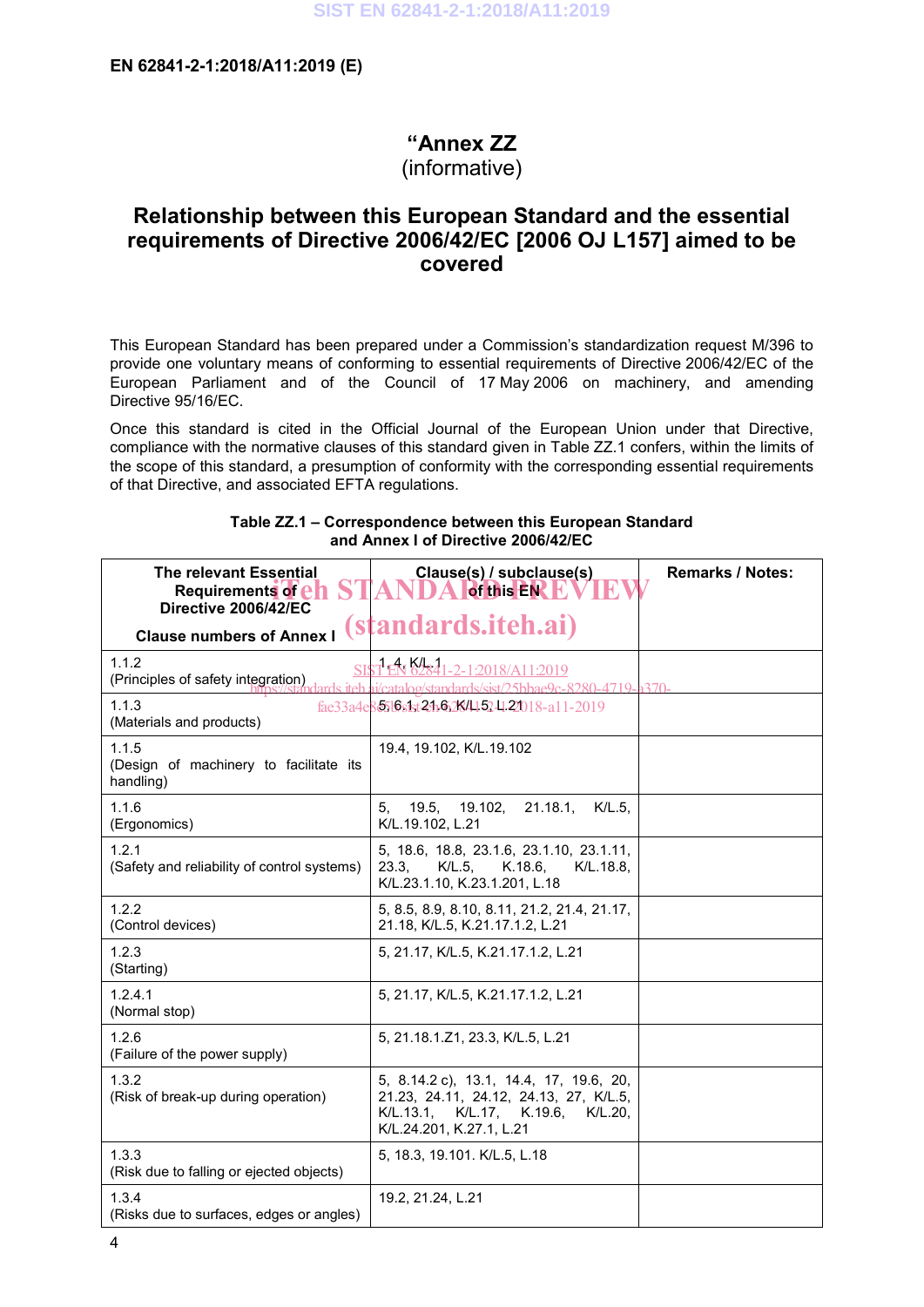| <b>The relevant Essential</b><br><b>Requirements of</b><br>Directive 2006/42/EC | Clause(s) / subclause(s)<br>of this EN                                                                                                                                                                                                                                          | <b>Remarks / Notes:</b> |
|---------------------------------------------------------------------------------|---------------------------------------------------------------------------------------------------------------------------------------------------------------------------------------------------------------------------------------------------------------------------------|-------------------------|
| <b>Clause numbers of Annex I</b>                                                |                                                                                                                                                                                                                                                                                 |                         |
| 1.3.7<br>(Risks related to moving parts)                                        | 5, 19.1, 19.3, K/L.5                                                                                                                                                                                                                                                            |                         |
| 1.3.8.1<br>(Moving transmission parts)                                          | 5, 19.1, 19.3, K/L.5                                                                                                                                                                                                                                                            |                         |
| 1.3.8.2<br>(Moving parts involved in the process)                               | 5, 19.1, K/L.5                                                                                                                                                                                                                                                                  |                         |
| 1.3.9<br>(Risk of uncontrolled movements)                                       | 5, 21.18.1.1, 21.18.1.2, K/L.5, L.21                                                                                                                                                                                                                                            |                         |
| 1.4.1<br>(General requirements (for guards and<br>protective devices))          | 5, 19.1, 20.1, 20.2, 20.3, 20.4, 21.22,<br>K/L.5, K.20.1, K.20.3, L.20, L.21                                                                                                                                                                                                    |                         |
| 1.4.2.1<br>(Special requirements for fixed guards)                              | 5, 19.1, 19.9, K/L.5                                                                                                                                                                                                                                                            |                         |
| 1.4.2.3<br>(Special requirements for adjustable<br>guards restricting access)   | 5, 19.1, K/L.5                                                                                                                                                                                                                                                                  |                         |
| 1.5.1<br>(Risks due to electricity supply)<br><b>h</b>                          | 5, 7, L.7.1, 9, 10, 11, 12, 14, 15, 16, 17,<br>18.1 18.7, 20.5, 20.9, 21.5, 721.16,<br>$21.19 - 21.22, 21.25 - 21.34, 22, 23.1.1$<br>$23.1.5$ , $23.1.7 - 23.1.9$ , $23.2$ , $23.4$ , 23.5,<br>24, 25, 26, 27, 28, 141.5, 167, K/L.9<br>K/L.10, K/L.11, K/L.12, K/L.14, K/L.16, |                         |
| https://standards.iteh.<br>fae33a4e                                             | <u> :K#\172844.18.12013/K118271.9</u> K.21.5 –<br>$K$ 21, 16, $K$ 21, 19 – $K$ 21, 22, $K$ 21, 25, $\frac{1}{10}$<br>K.21.34, KL.22, KL.24, K.24.201,<br>K/L.25, K/L.26, K.27.1, K/L.28.1, K.28.2,<br>L.18, L.18.201, L.20, L.21, Annex C                                       | $370-$                  |
| 1.5.4<br>(Risks due to errors of fitting)                                       | 5, 8.7, 8.8, 8.13, 8.14.2, 21.7, 21.8,<br>21.19, 27.1, K/L.5, K.8.7, K.8.8,<br>K/L.19.201,<br>K/L.21.201, K/L.21.203,<br>K.27.1, L.21                                                                                                                                           |                         |
| 1.5.5<br>(Risks due to extreme temperatures)                                    | 5, 12.5, K.12.1, K/L.5                                                                                                                                                                                                                                                          |                         |
| 1.5.6<br>(Risks due to fire)                                                    | 5, 13, 18.1, 18.2, 18.4, 18.6, 28.1, K/L.5,<br>K/L.12.201,<br>K/L.13, K.18.1, K.18.6,<br>K/L.18.201,<br>K/L.18.202,<br>K/L.18.203,<br>K.20.1, K.20.3, K/L.21.201, K/L.21.203,<br>K/L.23.201, K/L.23.202, K/L.28.1, L.18,<br>L.18.204, L.20.201, L.20.202, L.28.201              |                         |
| 1.5.7<br>(Risks due to explosion)                                               | $K/L.5$ ,<br>K/L.12.201,<br>K.18.201,<br>5,<br>K/L.18.202,<br>K/L.18.203,<br>K/L.19.202,<br>K.20.1, K.20.3, K/L.21.202, K/L.21.203,<br>L.18.204, L.20.201, L.20.202                                                                                                             |                         |
| 1.5.8<br>(Risks due to noise)                                                   | 1.2.Z1                                                                                                                                                                                                                                                                          |                         |
| 1.5.9<br>(Risks due to vibrations)                                              | 1.3.Z1                                                                                                                                                                                                                                                                          |                         |
| 1.5.10<br>(Risks due to radiation)                                              | 5, 6.1, 6.3, K/L.5                                                                                                                                                                                                                                                              |                         |
| 1.5.11<br>(Risks due to external radiation)                                     | 5, 18.8, K/L.5, K/L.18.8                                                                                                                                                                                                                                                        |                         |